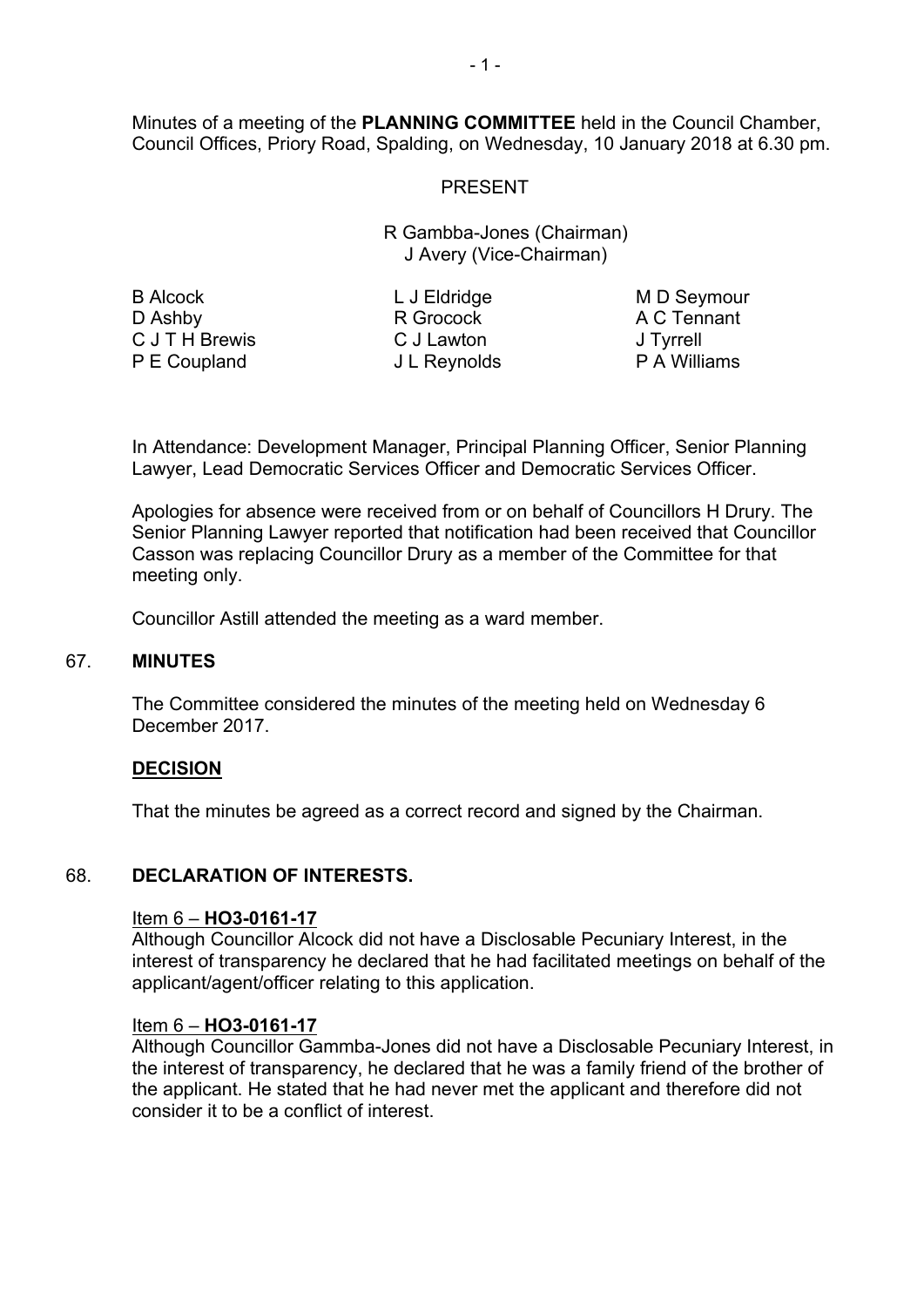# Item 10 – **H15-1039-17**

Although Councillor Grocock did not have a Disclosable Pecuniary Interest, in the interest of transparency, he declared that he was the County Councillor for Quadring.

# Items 11 and 12 – **H16-1049-17 / H16-1044-17**

Councillor Williams declared that his sons were the applicants for these items and that he would therefore would leave the room for the duration of these items.

# 69. **QUESTIONS ASKED UNDER THE COUNCIL'S CONSTITUTION (STANDING ORDERS).**

There were no questions asked under the Council's Constitution (Standing Orders).

# 70. **H23-0440-17**

# **Plan No. and Applicant Proposal**

H23-0440-17 – Mrs Josephine Bryant Full application for the use of land for siting of a mobile home at Hurdletree Bank, Cranesgate North.

Consideration was given to the report of the Development Manager upon which the above application was to be determined, including his recommendations, copies of which had previously been circulated to all members.

Members debated the matter and fully explored the details of the application in light of prevailing policies and guidance. The debate was not repeated here as Planning Committee meetings were webcast and could be viewed in full at [www.sholland.go.uk](http://www.sholland.go.uk/) for a limited period of time following which the recording could be made available by request.

# **DECISION:**

That planning permission be granted for the use of land for siting of a caravan subject to those Conditions listed in Section 9 of this report.

(Moved by Councillor Grocock, seconded by Councillor Avery)

(*Councillor Brewis wished it to be recorded in the minutes that he had voted against the recommendation.)*

# 71. **H03-0161-17**

# **Plan No. and Applicant Proposal**

H03-0161-17 – Ray Turner Partnership

Outline planning application with all matters reserved for erection of up to up to 120 dwellings and a village hall at Home Farm, Deeping St Nicholas, Spalding.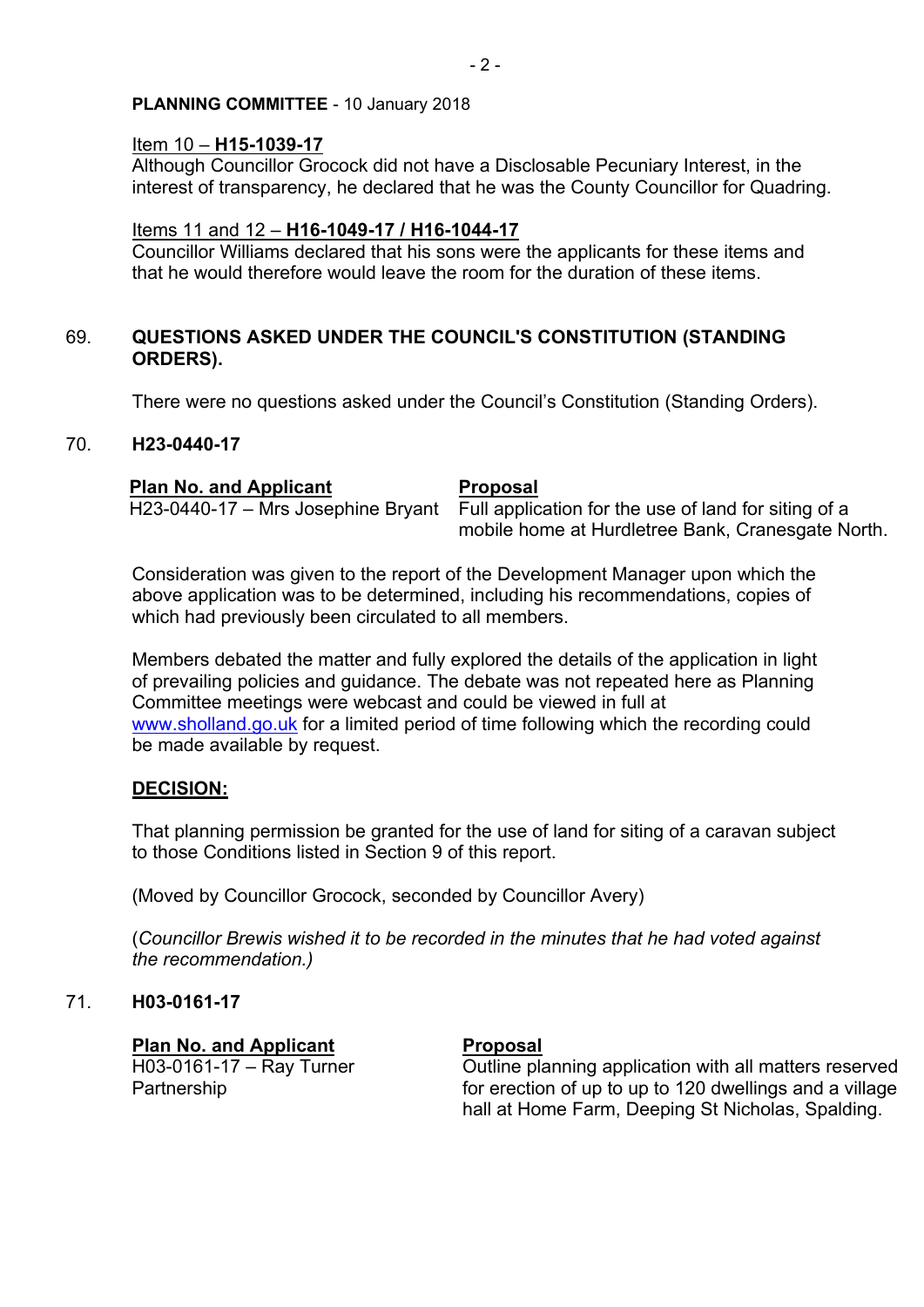Consideration was given to the report of the Development Manager upon which the above application was to be determined, including his recommendations, copies of which had previously been circulated to all members.

Members debated the matter and fully explored the details of the application in light of prevailing policies and guidance. The debate was not repeated here as Planning Committee meetings were webcast and could be viewed in full at [www.sholland.gov.uk](http://www.sholland.gov.uk/) for a limited period of time following which the recording could be made available by request.

Councillor Gammba-Jones stated that paragraph 7.36 should not be carried forward for consideration. Flexibility regarding the percentage of open space was set as a principle of the Council.

# **DECISION:**

That planning permission be granted to the applicant subject to the applicant entering into a Section 106 agreement for the provision of financial contributions to education provision, health provision, one third of the dwellings to be provided as affordable housing and the provision of a village hall and those conditions listed in Section 9.0 of this report.

(Moved by Councillor Alcock, seconded by Councillor Seymour)

Oral representation were received in respect of the above application with the council's scheme of public speaking at Planning Committee meetings.

Supporter – Lewis Smith (Agent)

Councillor Astill, as ward member, spoke in support of the item.

(*Councillor Astill left the room at 7:12pm.*)

# 72. **H14-0549-17**

**Plan No. and Applicant Proposal**

H14-0549-17 – Kirk Homes Outline application for residential development of 40 dwellings with access from Surfleet Road, at South: Green Lane/West: Surfleet Road, Pinchbeck, Spalding

Consideration was given to the report of the Development Manager upon which the above application was to be determined, including his recommendations, copies of which had previously been circulated to all members.

Members debated the matter and fully explored the details of the application in light of prevailing policies and guidance. The debate was not repeated here as Planning Committee meetings were webcast and could be viewed in full at [www.sholland.gov.uk](http://www.sholland.gov.uk/) for a limited period of time following which the recording could be made available by request.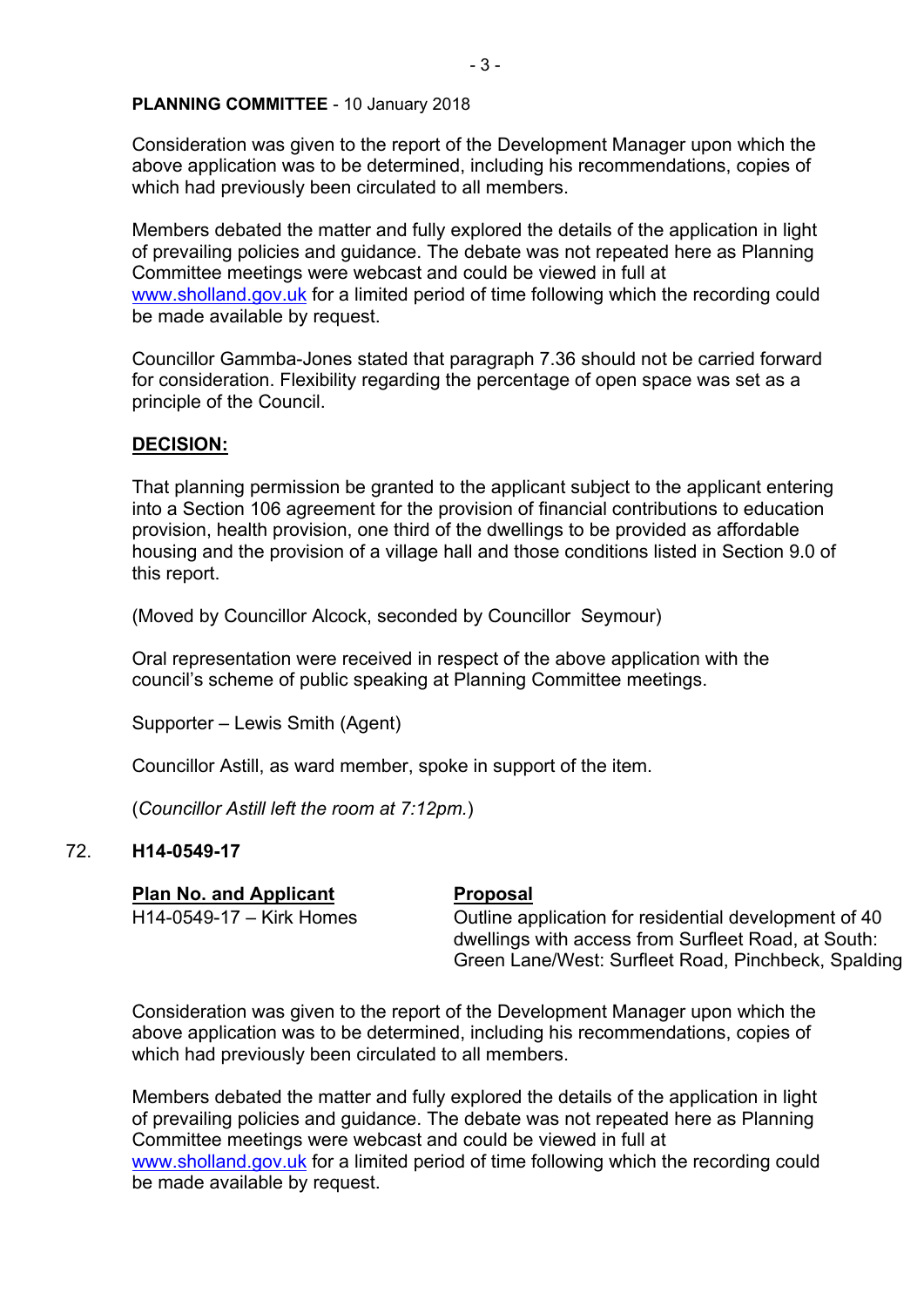# **DECISION:**

That Planning Permission be granted subject to the applicant entering into a Section 106 agreement for the provision of a third on-site affordable housing units, and the carrying out of further archaeological investigations, and those Conditions listed at Section 9.0 of this report.

(Moved by Councillor Tyrell, seconded by Councillor Grocock)

Oral representations were received in respect of the above application in accordance with the Council's scheme of public speaking at Planning Committee meetings:

**Proposal** 

Supporter – Mr James Kirk (Applicant)

# 73. **H16-0621-17**

|                | <b>Planning No. and Applicant</b> |
|----------------|-----------------------------------|
| $\blacksquare$ |                                   |

H16-0621-17 – Mr M Wilson  $\blacksquare$  Outline application for residential development of 9 x 1.5 storey houses at land east: South Drove off Littleworth Drove, Lucks Bridge, Spalding

Consideration was given to the report of the Development Manager upon which the above application was to be determined, including his recommendations, copies of which had previously been circulated to all members.

Members debated the matter and fully explored the details of the application in light of prevailing policies and guidance. The debate was not repeated here as Planning Committee meetings were webcast and could be viewed in full at [www.sholland.gov.uk](http://www.sholland.gov.uk/) for a limited period of time following which the recording could be made available by request.

# **DECISION:**

Approved subject to the carrying out of further archaeological investigations, and those conditions listed at Section 9.0 of this report.

(Moved by Councillor Tyrell, seconded by Councillor Brewis)

### 74. **H05-0871-17**

### **Planning No. and Applicant Proposal**

H05-0871-17 – Applegate Homes (Lincs) Ltd

Full application for demolition of existing site and proposed residential development and associated works (9 dwellings) at Fleet Garden Centre, Fleet Road, Fleet.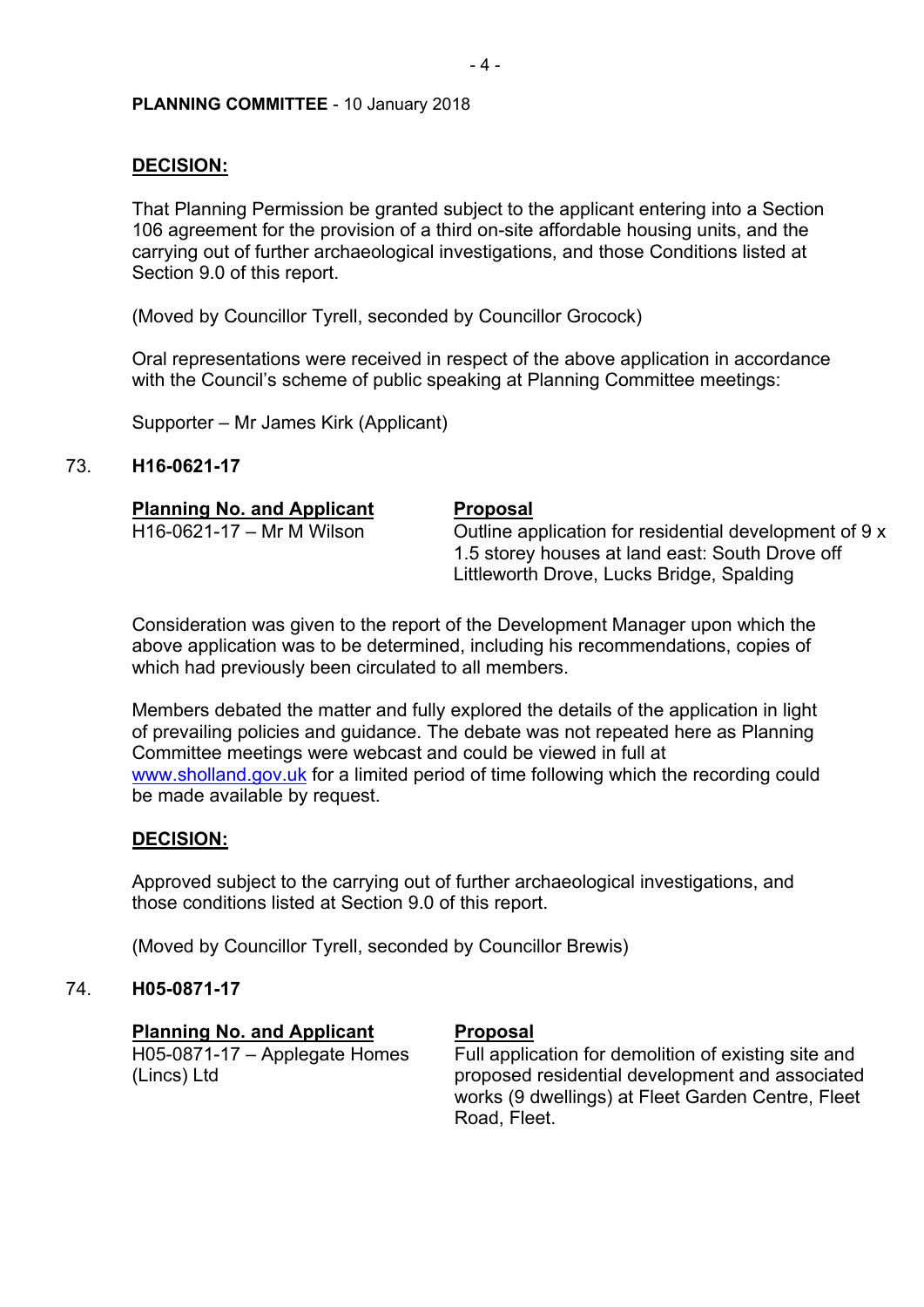Consideration was given to the report of the Development Manager upon which the above application was to be determined, including his recommendations, copies of which had previously been circulated to all members.

Members debated the matter and fully explored the details of the application in light of prevailing policies and guidance. The debate was not repeated here as Planning Committee meetings were webcast and could be viewed in full at [www.sholland.gov.uk](http://www.sholland.gov.uk/) for a limited period of time following which the recording could be made available by request.

# **DECISION:**

That planning permission be refused for the reasons set at paragraph 9 of the report.

(Moved by Councillor Coupland, seconded by Councillor Seymour)

Oral representations were received in respect of the above application in accordance with the Council's Scheme of public speaking at Planning Committee meetings:

Supporter – Mr Clive Wicks (Agent)

# 75. **H15-1039-17**

### **Planning No. and Applicant Proposals**

H15-1039-17 – Mr & Mrs Spridgeon

Outline application for residential Development of up to 34 Dwellings – resubmission of H15-0289-17 – at land off St Margarets, Quadring, Spalding.

Consideration was given to the report of the Development Manager upon which the above application was to be determined, including his recommendations, copies of which had previously been circulated to all members.

Members debated the matter and fully explored the details of the application in light of prevailing policies and guidance. The debate was not repeated here as Planning Committee meetings were webcast and could be viewed in full at [www.sholland.gov.uk](http://www.sholland.gov.uk/) for a limited period of time following which the recording could be made available by request.

# **DECISION:**

Approved subject to the applicant entering into a Section 106 agreement for the provision of affordable housing and a financial contribution towards education provision and those conditions listed in Section 9.0 of this report.

(Moved by Councillor Eldridge, seconded by Councillor Tyrell)

(*Councillor Williams left the room at 8:15pm.*)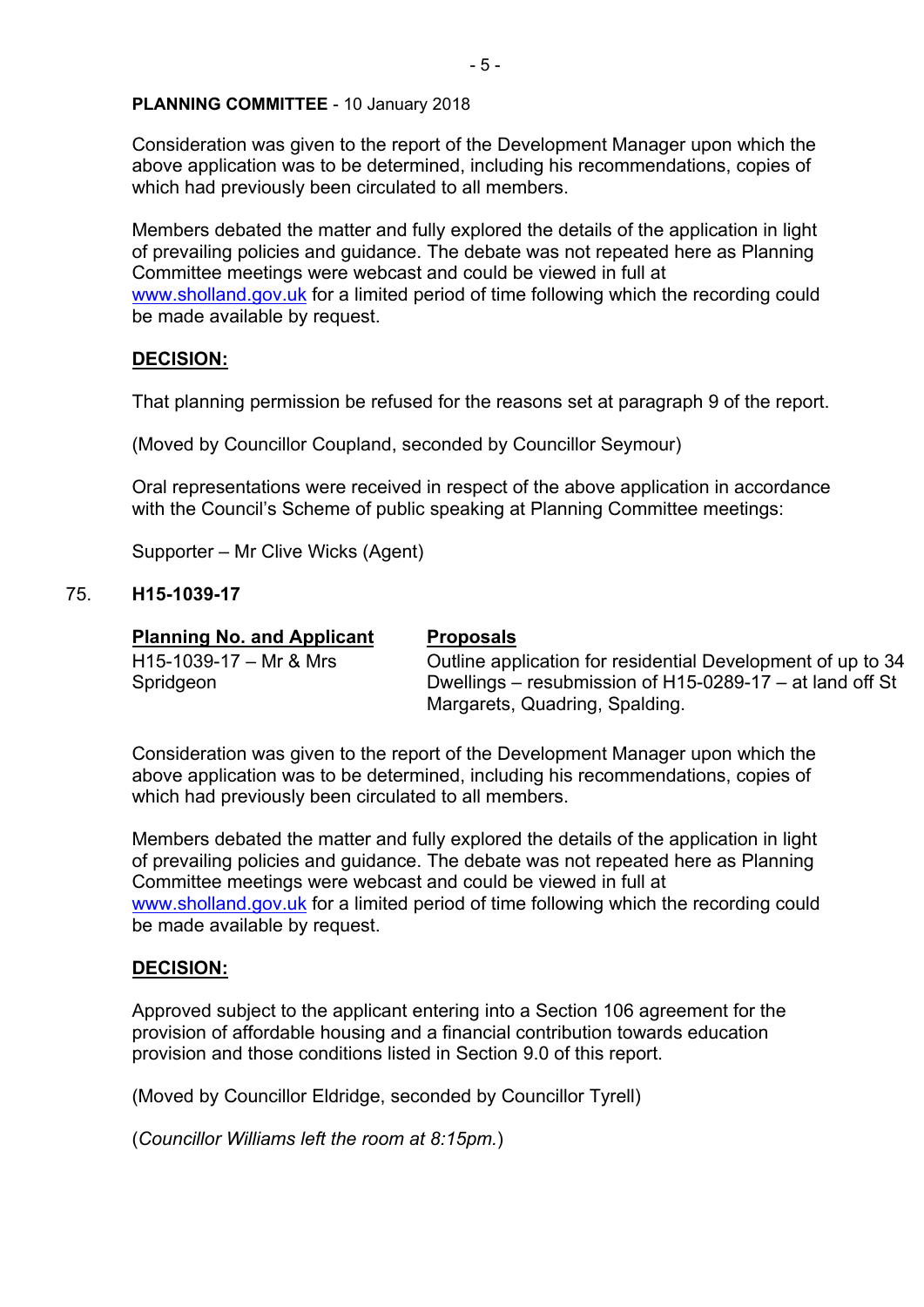# 76. **H16-1049-17**

# **Planning No. and Applicant Proposal**

H16-1049-17 – Mr J Williams Full application for second floor rear extension at 48 Cross Street, Spalding.

Consideration was given to the report of the Development Manager upon which the above application was to be determined, including his recommendations, copies of which had previously been circulated to all members.

Members debated the matter and fully explored the details of the application in light of prevailing policies and guidance. The debate was not repeated here as Planning Committee meetings were webcast and could be viewed in full at [www.sholland.gov.uk](http://www.sholland.gov.uk/) for a limited period of time following which the recording could be made available by request.

# **DECISION:**

That planning permission be granted subject to those Conditions listed in Section 9.0 of this report.

(Moved by Councillor Avery, seconded by Councillor Casson)

# 77. **H16-1044-17**

# **Planning No. and Applicant Proposal**

# H16-1044-17 – Mr B Williams Full application for two storey extension with solar panels to existing roof at 36 Spring Gardens, Spalding

Consideration was given to the report of the Development Manager upon which the above application was to be determined, including his recommendations, copies of which had previously been circulated to all members.

Members debated the matter and fully explored the details of the application in light of prevailing policies and guidance. The debate was not repeated here as Planning Committee meetings were webcast and could be viewed in full at [www.sholland.gov.uk](http://www.sholland.gov.uk/) for a limited period of time following which the recording could be made available by request.

# **DECISION:**

That planning permission be granted subject to those Conditions listed in Section 9.0 of this report.

(Moved by Councillor Brewis, seconded by Councillor Seymour)

(*Councillor Williams returned to the room at 8:20pm*.)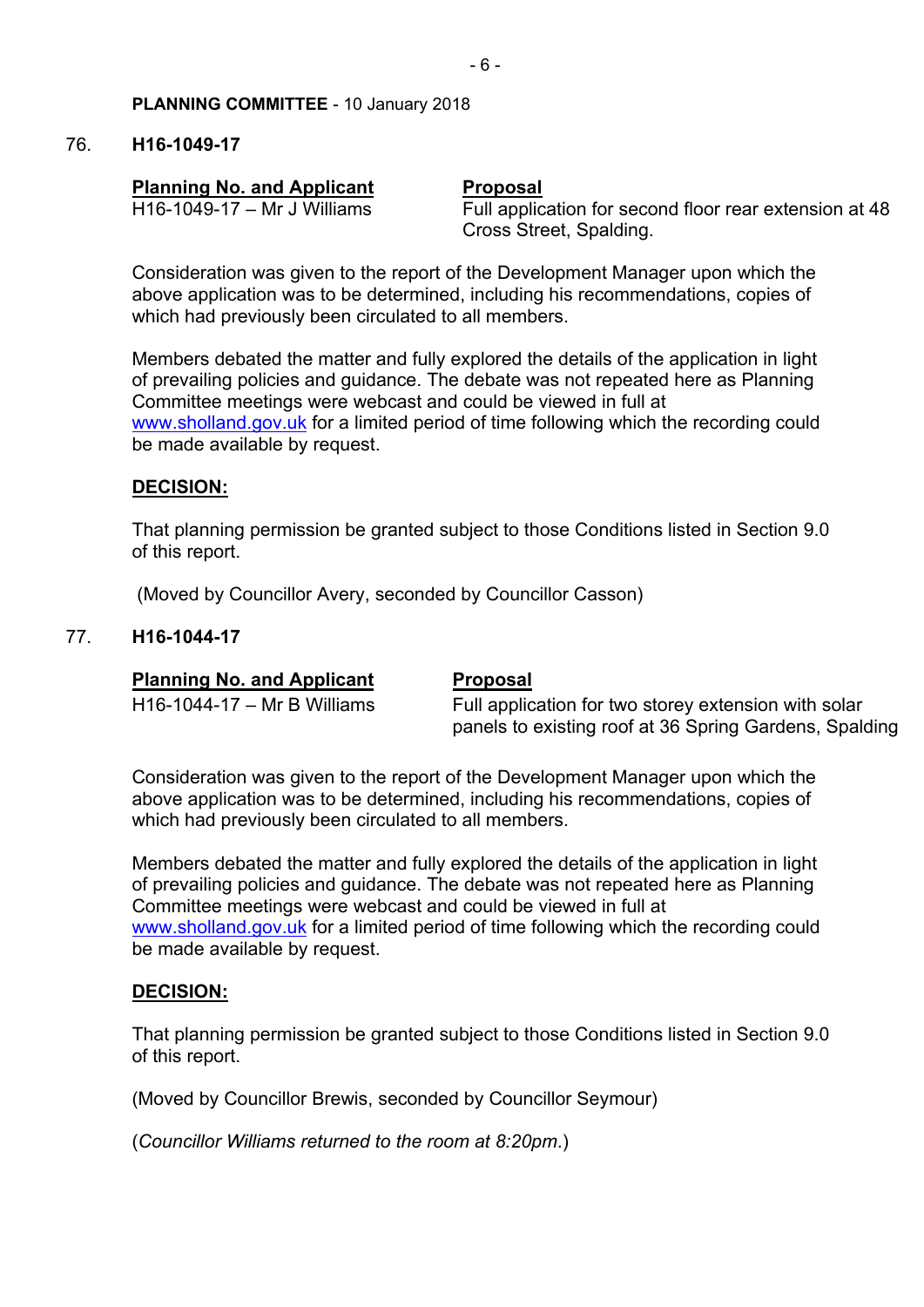# 78. **H16-1083-17**

# **Planning No. and Applicant Proposal**

H16-1083-17 – Mr Stephen LeFeuvre Full application for a single-storey rear extension to create wheelchair accessible bedroom, wetroom and living space at 89 Hereward Road, Spalding.

Consideration was given to the report of the Development Manager upon which the above application was to be determined, including his recommendations, copies of which had previously been circulated to all members.

Members debated the matter and fully explored the details of the application in light of prevailing policies and guidance. The debate was not repeated here as Planning Committee meetings were webcast and could be viewed in full at [www.sholland.gov.uk](http://www.sholland.gov.uk/) for a limited period of time following which the recording could be made available by request.

# **DECISION:**

That planning permission be granted subject to those Conditions listed in Section 9.0 of this report.

(Moved by Councillor Eldridge, seconded by Councillor Tyrell)

# 79. **H04-1085-17**

|  | <b>Planning No. and Applicant</b> |  |
|--|-----------------------------------|--|
|--|-----------------------------------|--|

### **Proposal**

H04-1085-17 – Ms Lewis Full application for single-storey side extension to create wheelchair accessible wetroom at 15 Ash Court, Donington, Spalding

Consideration was given to the report of the Development Manager upon which the above application was to be determined, including his recommendations, copies of which had previously been circulated to all members.

Members debated the matter and fully explored the details of the application in light of prevailing policies and guidance. The debate was not repeated here as Planning Committee meetings were webcast and could be viewed in full at [www.sholland.gov.uk](http://www.sholland.gov.uk/) for a limited period of time following which the recording could be made available by request.

### **DECISION:**

That planning permission be granted subject to those Conditions listed in Section 9.0 of this report.

(Moved by Councillor Brewis, seconded by Councillor Casson)